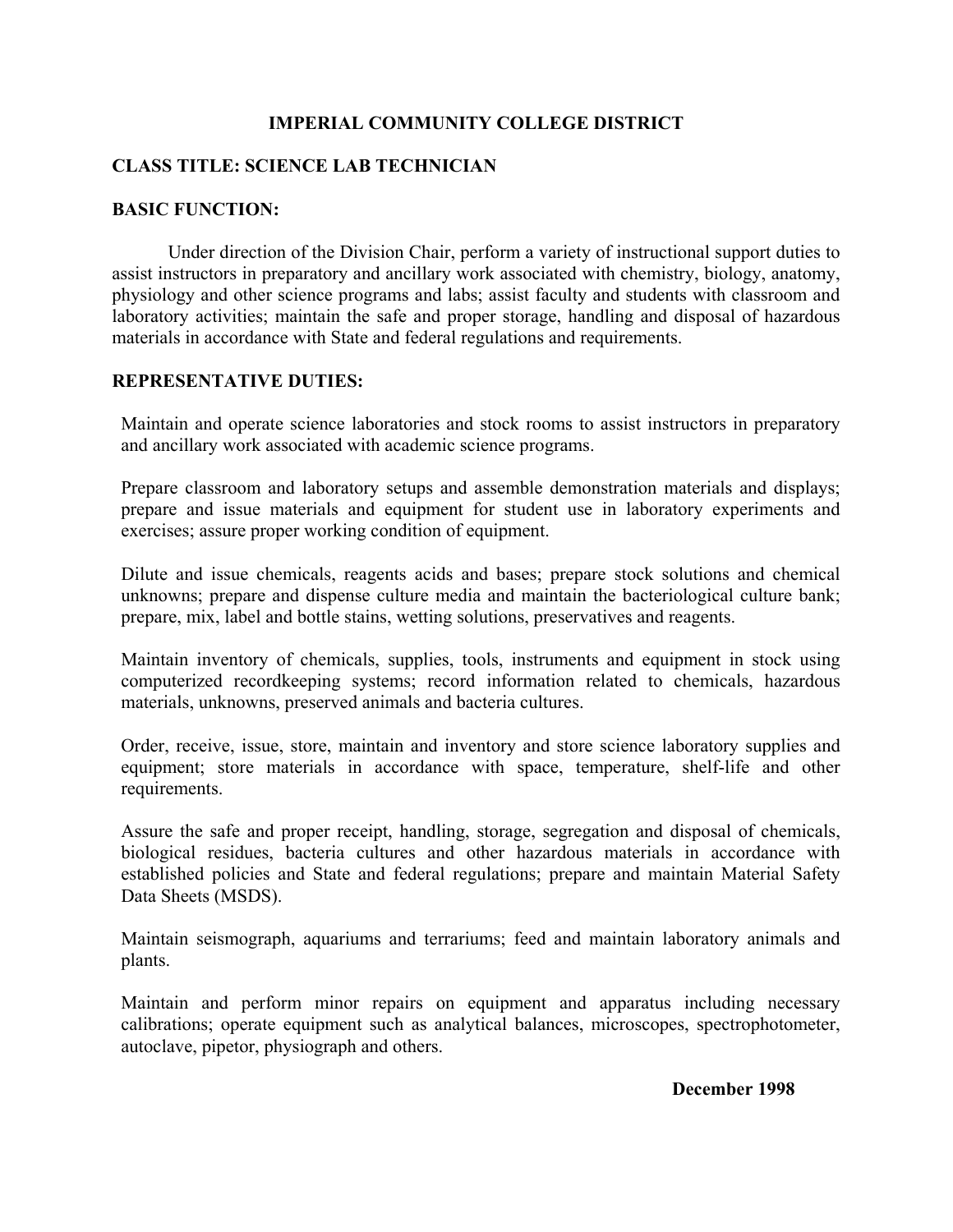Maintain appropriate lab security and enforce laboratory safety rules and regulations.

Train and provide work direction to student assistants; evaluate student assistants at completion of semester.

Maintain the department's microscopic slide collection.

Perform related duties as assigned.

# **KNOWLEDGE AND ABILITIES:**

# KNOWLEDGE OF:

Scientific equipment, supplies and materials used in physical, chemical and biological laboratories at the community college level.

Operation, preparation and maintenance of instructional science laboratories.

Elementary principles of the appropriate physical, chemical or biological sciences.

Health and safety procedures necessary in handling chemicals, equipment, and pathological micro-organisms.

Scientific methods and procedures.

Fundamentals, terminology, techniques and materials used in science labs.

Basic chemical laws, principles, theories, formulas and equations, weights and measures, solutions, reactions and symbols.

Interpersonal skills using tact, patience and courtesy.

Operation of computer equipment including word processing and spreadsheet software.

Recordkeeping methods.

# ABILITY TO:

Operate, demonstrate and maintain specialized instruments, tools, equipment and apparatus commonly found in science laboratories.

Prepare laboratory media, micro-biological culture, reagents and solutions.

Issue and receive apparatus and supplies and maintain related records.

Clean, adjust, calibrate and repair laboratory and equipment apparatus.

Safely handle, store and dispose of hazardous materials and chemical waste in accordance with State and federal regulations and established safety policies.

Set up laboratory and classroom demonstrations and exercises.

Communicate effectively both orally and in writing.

Establish and maintain cooperative and effective working relationships with others.

Train and provide work direction to others.

Meet schedules and time lines.

Lift objects weighing up to 50 pounds.

Work independently with minimal direction.

Maintain records using microcomputer equipment.

Maintain a science lab in a clean, orderly manner conducive to learning.